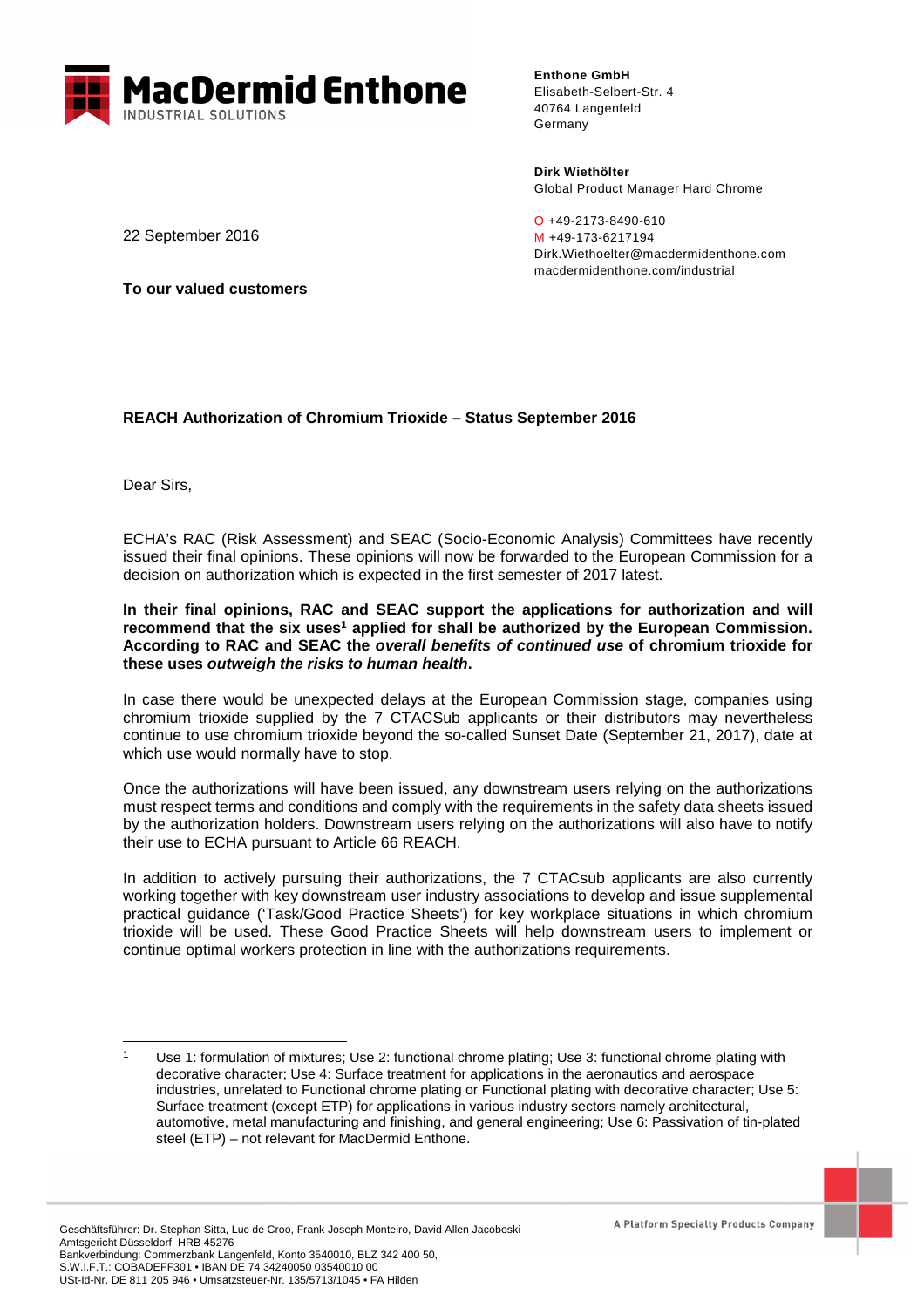

RAC and SEAC recommend the adoption by the European Commission of the following so-called review periods<sup>2</sup>, outlined in the table in the annex.

For additional information please contact CTACSub's consortium manager uschliessner@jonesday.com, tel. 32-2-6451460.

Mit freundlichem Gruß,

Dirk Wiethölter

l

MacDermid Enthone Industrial Solutions Global Product Manager Hard Chrome



<sup>2</sup> A review period is a deadline in advance of which the applicant must have filed an updated report on the authorization which will allow the European Commission to decide whether the authorized use may continue or not.